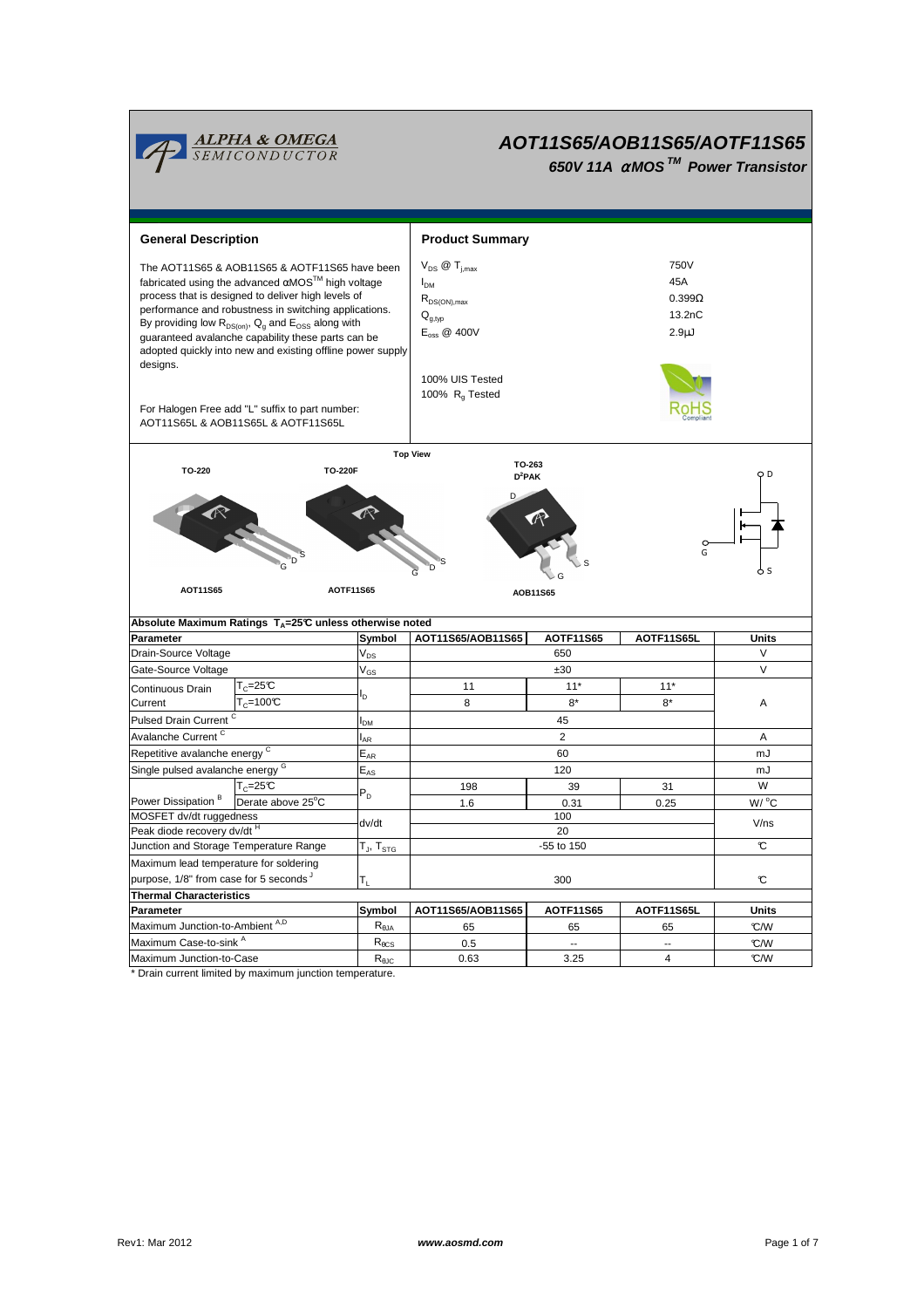

#### **Electrical Characteristics (TJ=25°C unless otherwise noted)**

| <b>Symbol</b>               | Parameter                                                                          | <b>Conditions</b>                                         | Min                      | <b>Typ</b>               | Max                      | <b>Units</b> |  |  |  |  |
|-----------------------------|------------------------------------------------------------------------------------|-----------------------------------------------------------|--------------------------|--------------------------|--------------------------|--------------|--|--|--|--|
| <b>STATIC PARAMETERS</b>    |                                                                                    |                                                           |                          |                          |                          |              |  |  |  |  |
| BV <sub>DSS</sub>           | Drain-Source Breakdown Voltage                                                     | $I_D = 250 \mu A$ , $V_{GS} = 0V$ , $T_J = 25 \text{C}$   | 650                      |                          | $\blacksquare$           |              |  |  |  |  |
|                             |                                                                                    | $I_D = 250 \mu A$ , $V_{GS} = 0V$ , $T_J = 150 \text{°C}$ | 700                      | 750                      | $\blacksquare$           | V            |  |  |  |  |
| $I_{\text{DSS}}$            | Zero Gate Voltage Drain Current                                                    | $V_{DS}$ =650V, $V_{GS}$ =0V                              |                          |                          | 1                        |              |  |  |  |  |
|                             |                                                                                    | $V_{DS}$ =520V, T <sub>J</sub> =150°C                     |                          | 10                       |                          | μA           |  |  |  |  |
| $I_{GSS}$                   | Gate-Body leakage current                                                          | $V_{DS} = 0V$ , $V_{GS} = \pm 30V$                        |                          |                          | ±100                     | nA           |  |  |  |  |
| $V_{GS(th)}$                | Gate Threshold Voltage                                                             | V <sub>DS</sub> =5V,I <sub>D</sub> =250µA                 | 2.6                      | 3.3                      | 4                        | V            |  |  |  |  |
| $R_{DS(ON)}$                | Static Drain-Source On-Resistance                                                  | $V_{GS}$ =10V, I <sub>D</sub> =5.5A, T <sub>J</sub> =25°C |                          | 0.35                     | 0.399                    | Ω            |  |  |  |  |
|                             |                                                                                    | $V_{GS}$ =10V, I <sub>D</sub> =5.5A, T <sub>J</sub> =150℃ |                          | 0.98                     | 1.11                     | Ω            |  |  |  |  |
| $\rm V_{SD}$                | Diode Forward Voltage                                                              | $I_S = 5.5A, V_{GS} = 0V, T_J = 25C$                      |                          | 0.82                     |                          | V            |  |  |  |  |
| $\mathsf{I}_\mathsf{S}$     | Maximum Body-Diode Continuous Current                                              |                                                           | $\blacksquare$           |                          | 11                       | Α            |  |  |  |  |
| $I_{SM}$                    | Maximum Body-Diode Pulsed Current <sup>C</sup>                                     |                                                           |                          | $\overline{\phantom{0}}$ | 45                       | A            |  |  |  |  |
| <b>DYNAMIC PARAMETERS</b>   |                                                                                    |                                                           |                          |                          |                          |              |  |  |  |  |
| $C_{\mathsf{iss}}$          | Input Capacitance                                                                  |                                                           |                          | 646                      |                          | pF           |  |  |  |  |
| $C_{\rm oss}$               | Output Capacitance                                                                 | $V_{GS}$ =0V, $V_{DS}$ =100V, f=1MHz                      |                          | 42                       | $\blacksquare$           | рF           |  |  |  |  |
| $C_{o(er)}$                 | Effective output capacitance, energy<br>related <sup>H</sup>                       |                                                           |                          | 33                       |                          | рF           |  |  |  |  |
| $\mathbf{C}_{o(tr)}$        | Effective output capacitance, time<br>related <sup>1</sup>                         | $V_{GS}$ =0V, $V_{DS}$ =0 to 480V, f=1MHz                 |                          | 117                      |                          | pF           |  |  |  |  |
| $C_{\text{rss}}$            | Reverse Transfer Capacitance                                                       | $V_{GS}$ =0V, $V_{DS}$ =100V, f=1MHz                      | $\blacksquare$           | 1.1                      | $\overline{\phantom{a}}$ | pF           |  |  |  |  |
| $R_{q}$                     | Gate resistance                                                                    | V <sub>GS</sub> =0V, V <sub>DS</sub> =0V, f=1MHz          |                          | 18                       |                          | Ω            |  |  |  |  |
| <b>SWITCHING PARAMETERS</b> |                                                                                    |                                                           |                          |                          |                          |              |  |  |  |  |
| $Q_g$                       | <b>Total Gate Charge</b>                                                           |                                                           |                          | 13.2                     | $\blacksquare$           | nС           |  |  |  |  |
| $\mathsf{Q}_{\text{gs}}$    | Gate Source Charge                                                                 | $V_{GS}$ =10V, $V_{DS}$ =480V, $I_D$ =5.5A                | $\overline{\phantom{a}}$ | 3.2                      | $\overline{\phantom{a}}$ | nС           |  |  |  |  |
| $\mathsf{Q}_{\text{gd}}$    | Gate Drain Charge                                                                  |                                                           |                          | 4.3                      |                          | nC           |  |  |  |  |
| $t_{D(on)}$                 | Turn-On DelayTime                                                                  |                                                           |                          | 25                       |                          | ns           |  |  |  |  |
| $t_r$                       | Turn-On Rise Time                                                                  | $V_{GS}$ =10V, $V_{DS}$ =400V, $I_{D}$ =5.5A,             | $\blacksquare$           | 20                       | $\blacksquare$           | ns           |  |  |  |  |
| $t_{D(off)}$                | Turn-Off DelayTime                                                                 | $R_G = 25\Omega$                                          | $\blacksquare$           | 77                       | $\blacksquare$           | ns           |  |  |  |  |
| $\mathsf{t}_{\mathsf{f}}$   | Turn-Off Fall Time                                                                 |                                                           | $\blacksquare$           | 19                       | $\blacksquare$           | ns           |  |  |  |  |
| $t_{rr}$                    | Body Diode Reverse Recovery Time                                                   | $I_F = 5.5A$ , dl/dt=100A/ $\mu$ s, V <sub>DS</sub> =400V |                          | 278                      |                          | ns           |  |  |  |  |
| $I_{\underline{m}}$         | Peak Reverse Recovery Current                                                      | $I_F = 5.5A$ , dl/dt=100A/ $\mu$ s, V <sub>DS</sub> =400V |                          | 22                       | $\blacksquare$           | Α            |  |  |  |  |
| $Q_{rr}$                    | Body Diode Reverse Recovery Charge   IF=5.5A, dl/dt=100A/us, V <sub>DS</sub> =400V |                                                           |                          | 4.2                      |                          | μC           |  |  |  |  |

A. The value of R  $_{\theta$ JA is measured with the device in a still air environment with T A = 25°C.

B. The power dissipation P<sub>D</sub> is based on T<sub>J(MAX)</sub>=150°C, using junction-to-case thermal resistance, and is more useful in setting the upper dissipation limit for cases where additional heatsinking is used.

C. Repetitive rating, pulse width limited by junction temperature T<sub>J(MAX)</sub>=150°C, Ratings are based on low frequency and duty cycles to keep initial T<sub>J</sub>  $=25C$ .

D. The R  $_{\text{BJA}}$  is the sum of the thermal impedance from junction to case R  $_{\text{BJC}}$  and case to ambient.

E. The static characteristics in Figures 1 to 6 are obtained using <300 µs pulses, duty cycle 0.5% max.

F. These curves are based on the junction-to-case thermal impedance which is measured with the device mounted to a large heatsink, assuming a maximum junction temperature of  $T_{J(MAX)}$ =150°C. The SOA curve provides a single pulse ratin g.

G. L=60mH,  $I_{AS}$ =2A,  $V_{DD}$ =150V, Starting T<sub>J</sub>=25°C

H. C<sub>o(er)</sub> is a fixed capacitance that gives the same stored energy as C<sub>oss</sub> while V<sub>DS</sub> is rising from 0 to 80% V<sub>(BR)DSS</sub>.

I.  $C_{o(t)}$  is a fixed capacitance that gives the same charging time as  $C_{oss}$  while  $V_{DS}$  is rising from 0 to 80%  $V_{(BR)DSS}$ .

J. Wavesoldering only allowed at leads.

THIS PRODUCT HAS BEEN DESIGNED AND QUALIFIED FOR THE CONSUMER MARKET. APPLICATIONS OR USES AS CRITICAL

COMPONENTS IN LIFE SUPPORT DEVICES OR SYSTEMS ARE NOT AUTHORIZED. AOS DOES NOT ASSUME ANY LIABILITY ARISING

OUT OF SUCH APPLICATIONS OR USES OF ITS PRODUCTS. AOS RESERVES THE RIGHT TO IMPROVE PRODUCT DESIGN,

FUNCTIONS AND RELIABILITY WITHOUT NOTICE.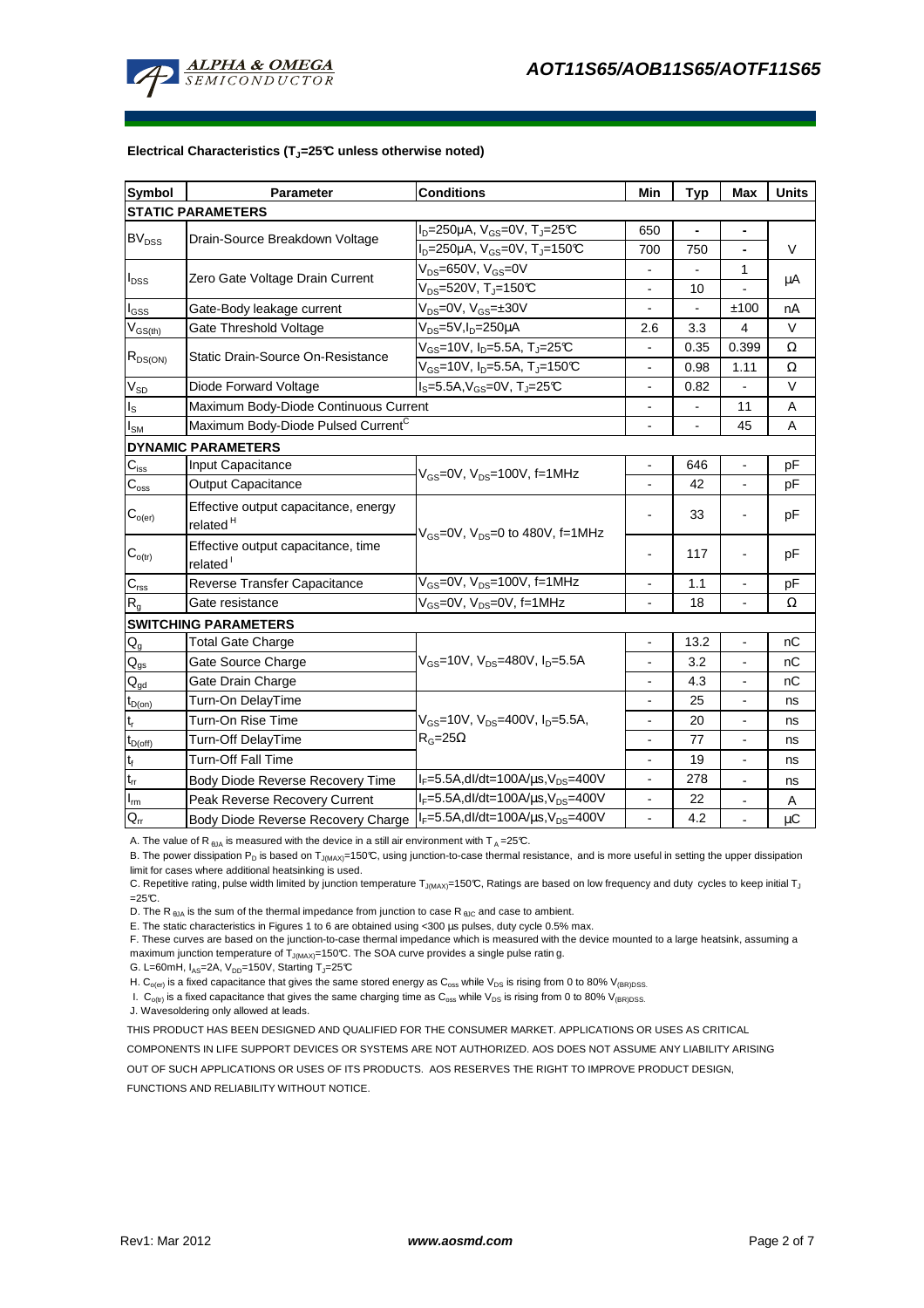

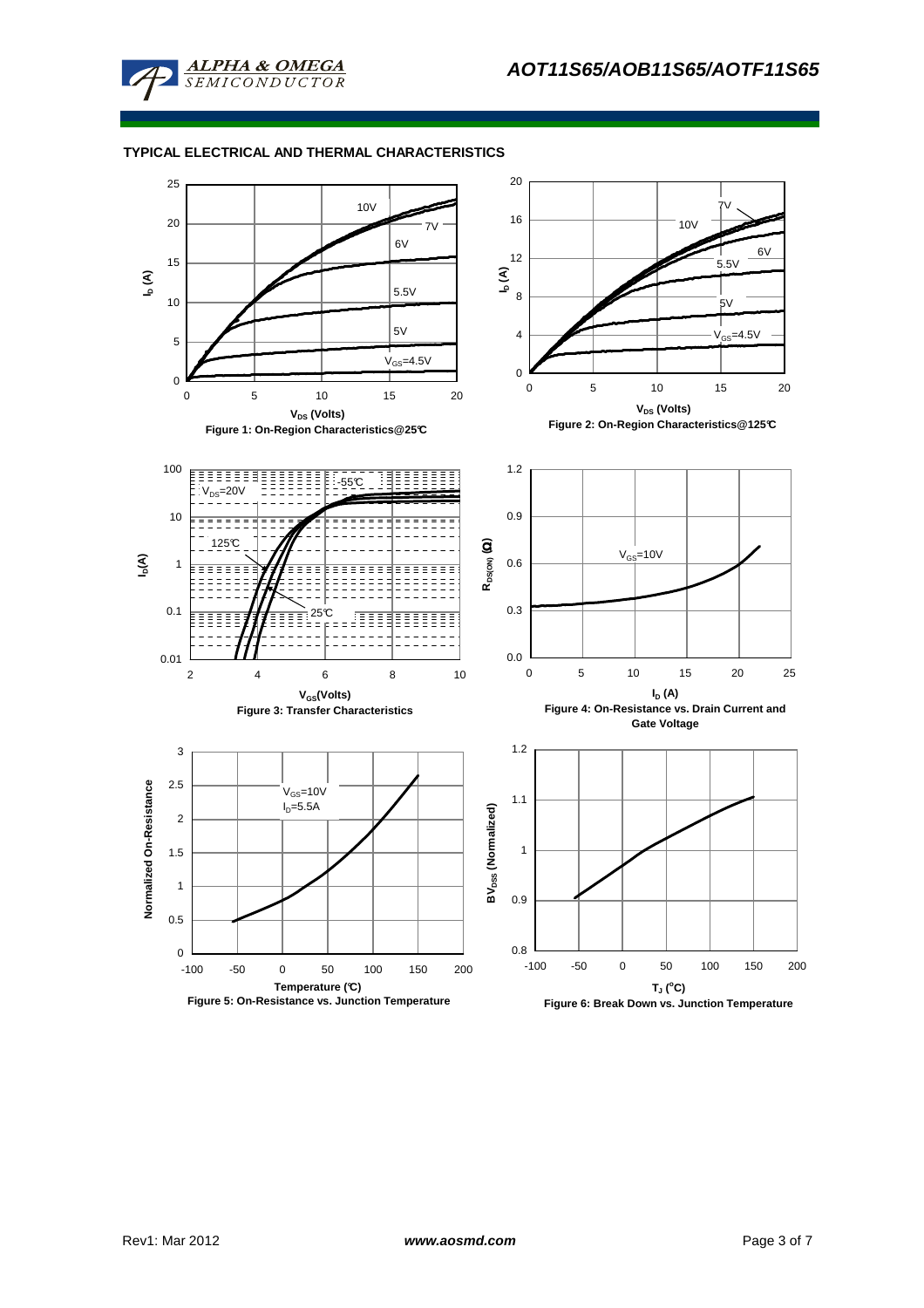

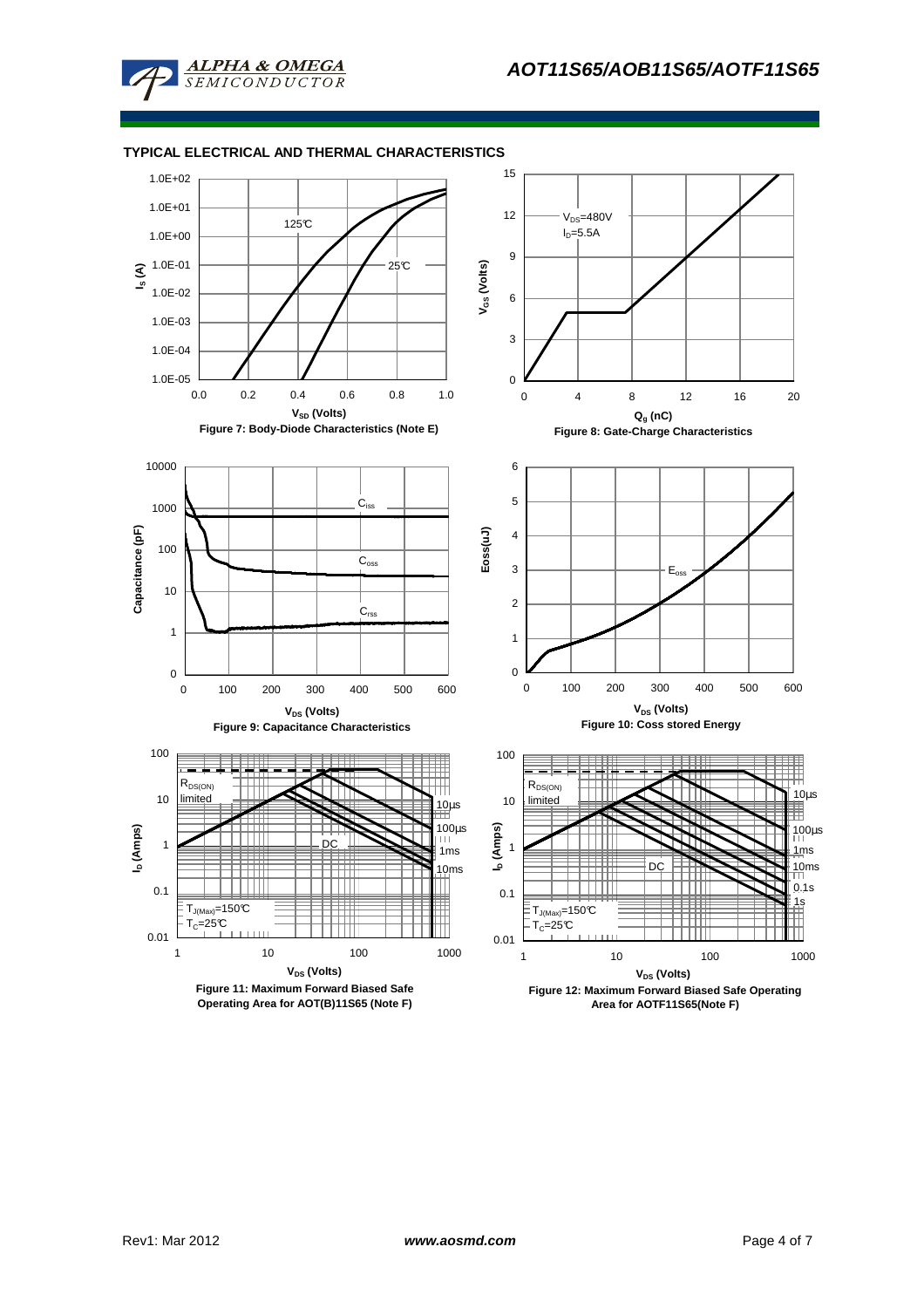



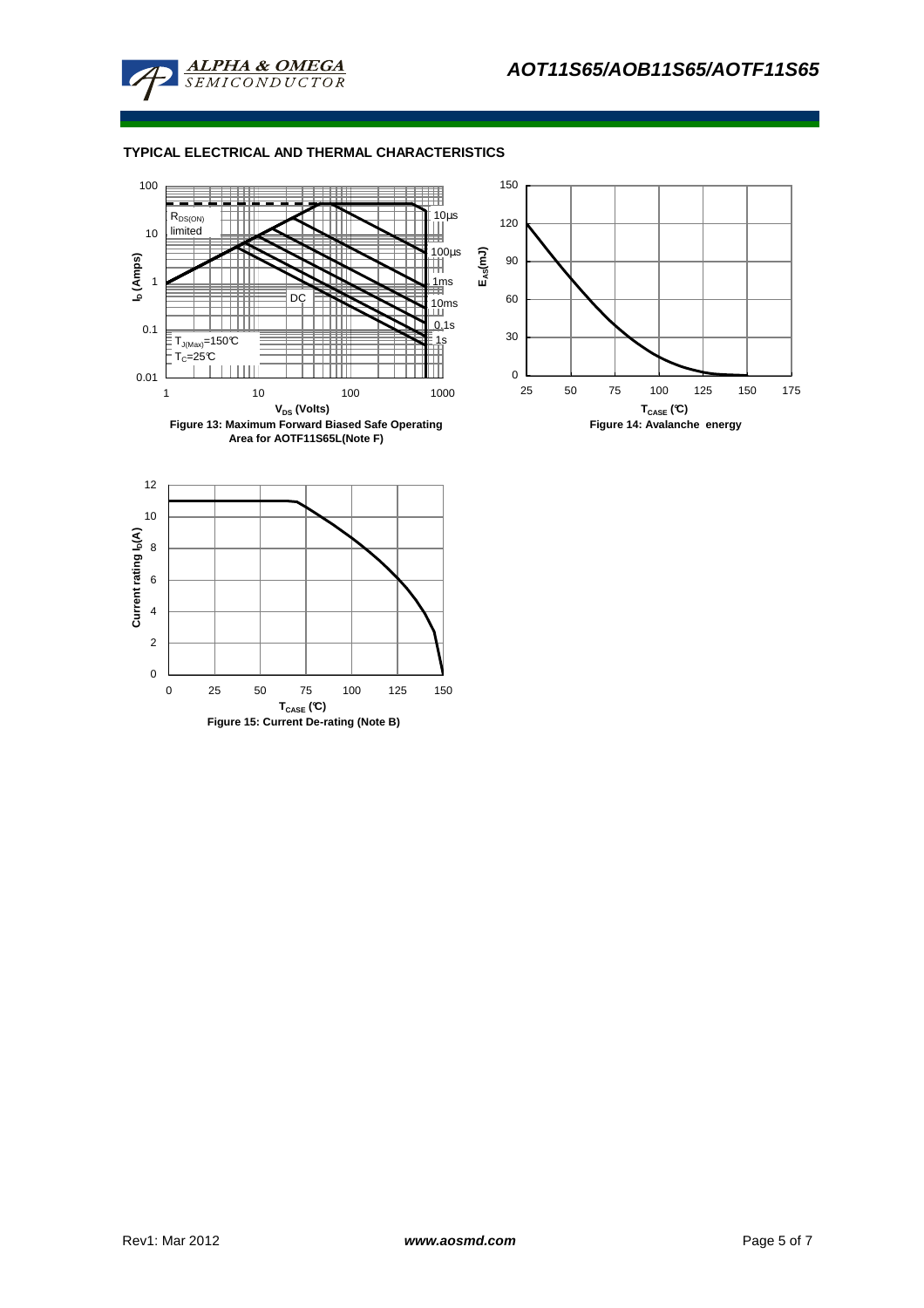



**Figure 16: Normalized Maximum Transient Thermal Impedance for AOT(B)11S65 (Note F)**







**Figure 18: Normalized Maximum Transient Thermal Impedance for AOTF11S65L (Note F)**